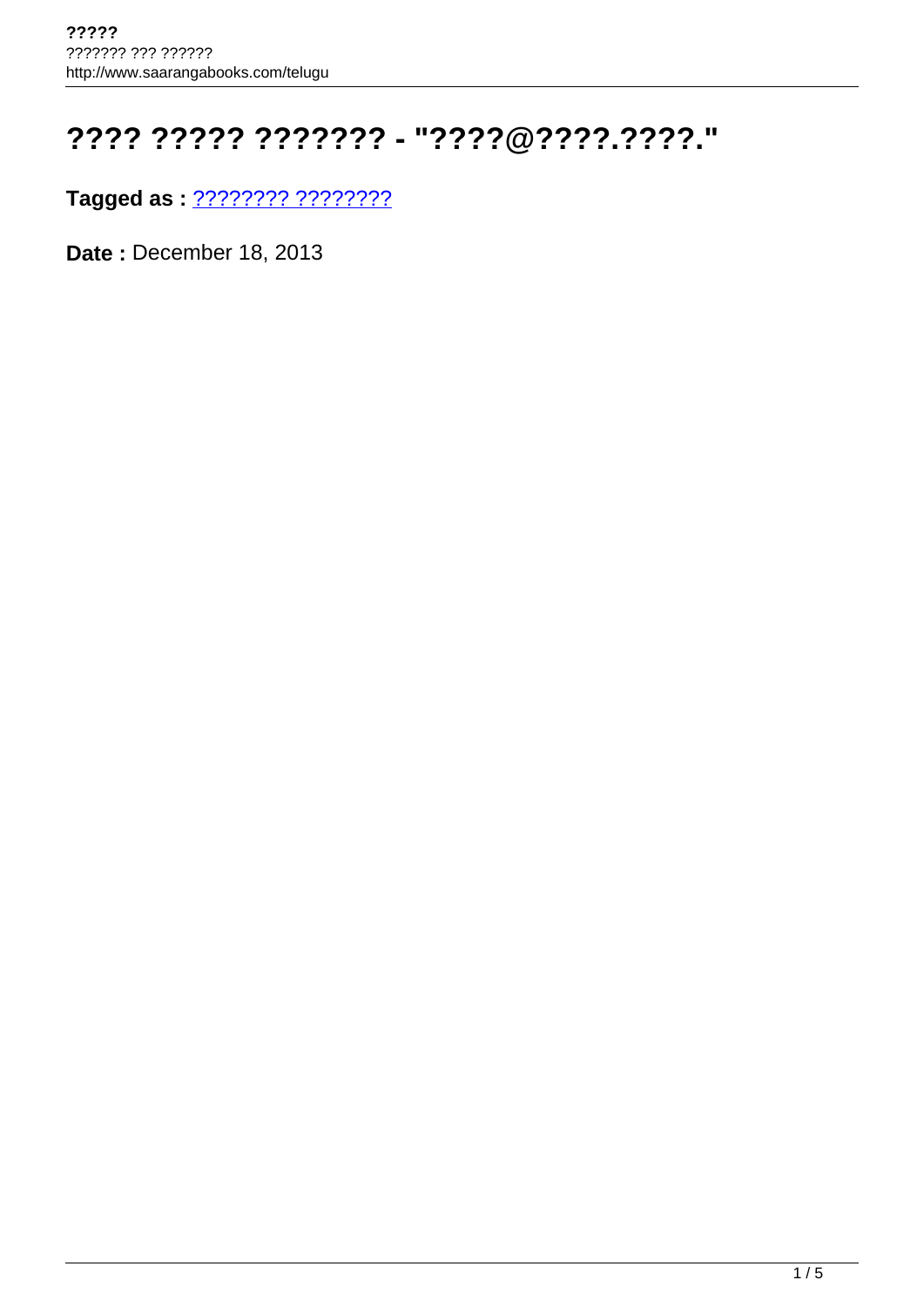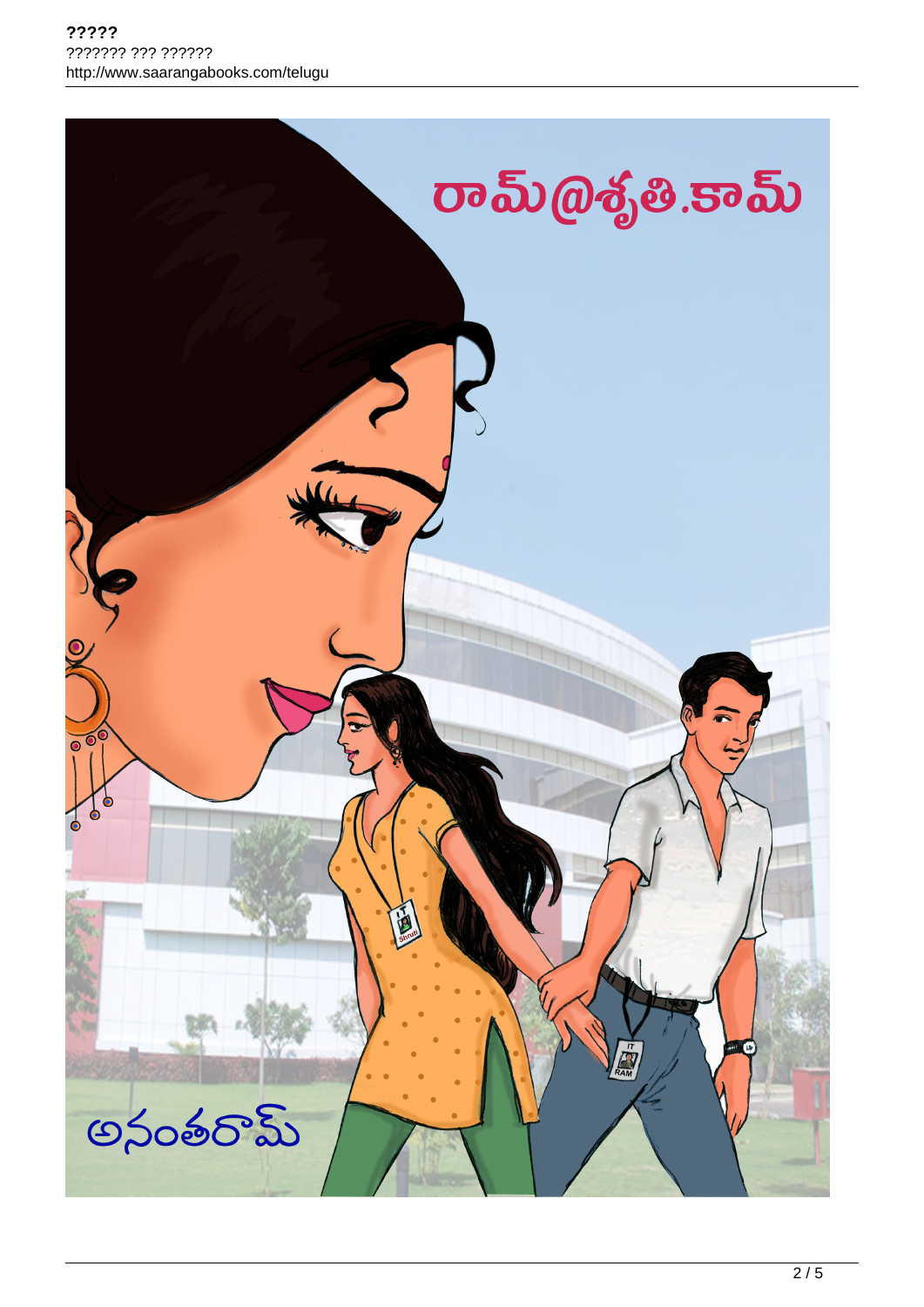

##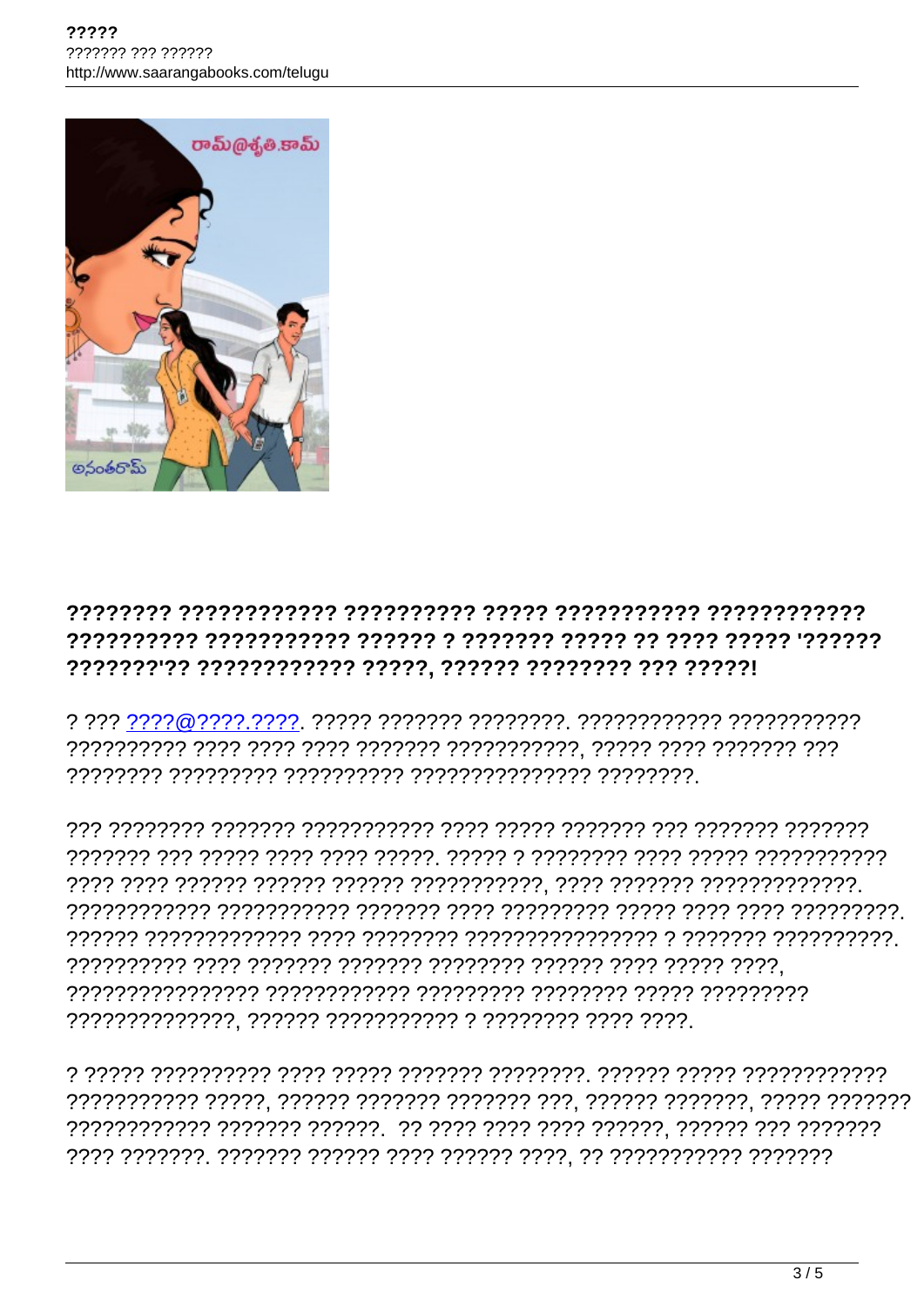?????? ??? ??????. ? ?????? ???? ????.